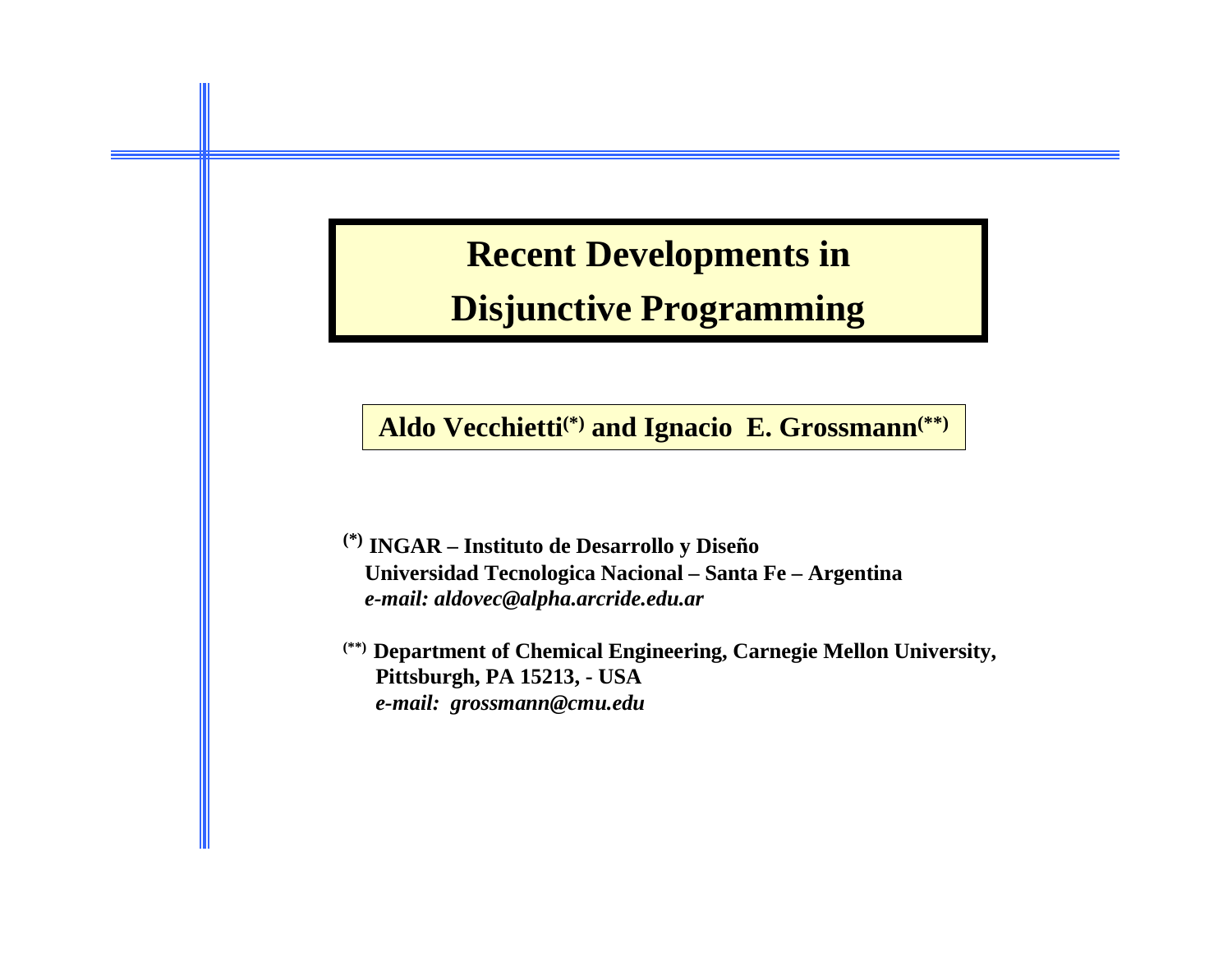## **Accepted Formulations Formulations MILP y MINLP are the most used in the academia and companies to solve problems with discrete decisions Algorithms for MINLP Modelling Environments Modeling environments used for posing and solving a MINLP problem: GAMS, AMPL, other Introduction - Outer Approximation (OA) Dicopt ++ - Extended Cutting Plane (ECP) - Generalizaed Benders Decomposition (GBD) - Branch & Bound (B&B)**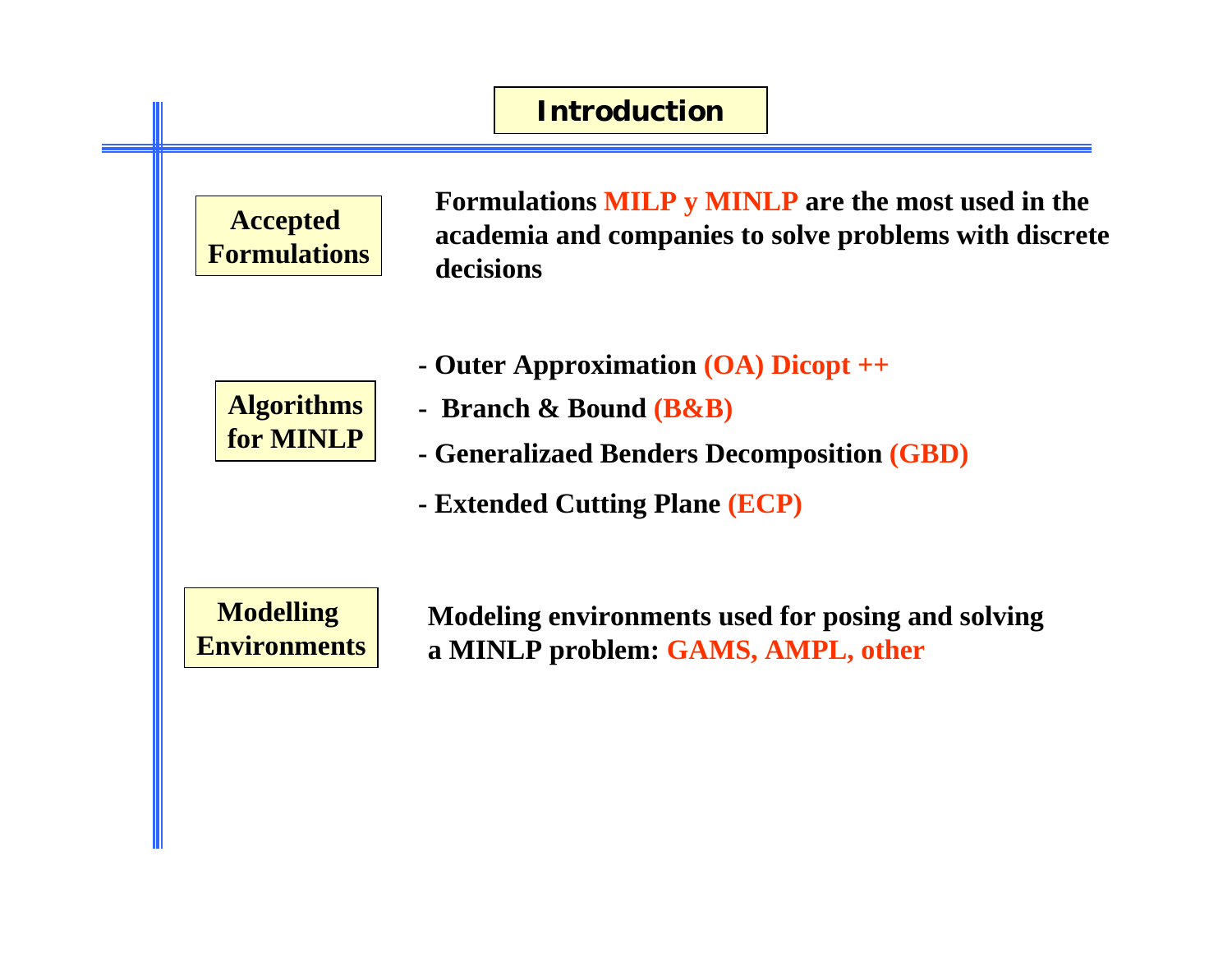#### **Alternative Formulation to MINLP**

#### **Hybrid Formulation (Disjunctions and 0-1 variables)** *min*  $Z = \sum_k c_k + f(x) + d^T y$ *s.t.:*  $g(x) \leq 0$  $r(x) + Dy \leq 0$  $Ay \geq a$ *Yik* <sup>∨</sup> *hik (x)* <sup>≤</sup> *0 k*<sup>∈</sup> *SD*  $i \in D_k$   $\vert$   $c_k$  =  $\gamma_{ik}$  $\Omega(Y) = True$ *<sup>x</sup>*<sup>∈</sup> *Rn, y*<sup>∈</sup> *{0,1}q Y*∈ *{True, False}<sup>m</sup>,*  $c_k$  *≥ 0*  $\Box$  *x*  $c_k$  are continuous variables *y* **(0-1) are variables** *Yik* **are Boolean variables to establish whether the disjunctive term is true or not** *f(x)* **objective function** *dTy* **linear cost terms**  $\Box$  *g(x)* constraints that are independent of **the discrete decisions** *r(x)+Dy*<sup>≤</sup> *0* **mixed-integer constraints** *Ay*<sup>≥</sup> *<sup>a</sup>* **integer constraints** Ω *(Y)* **propositional logic relating Boolean variables**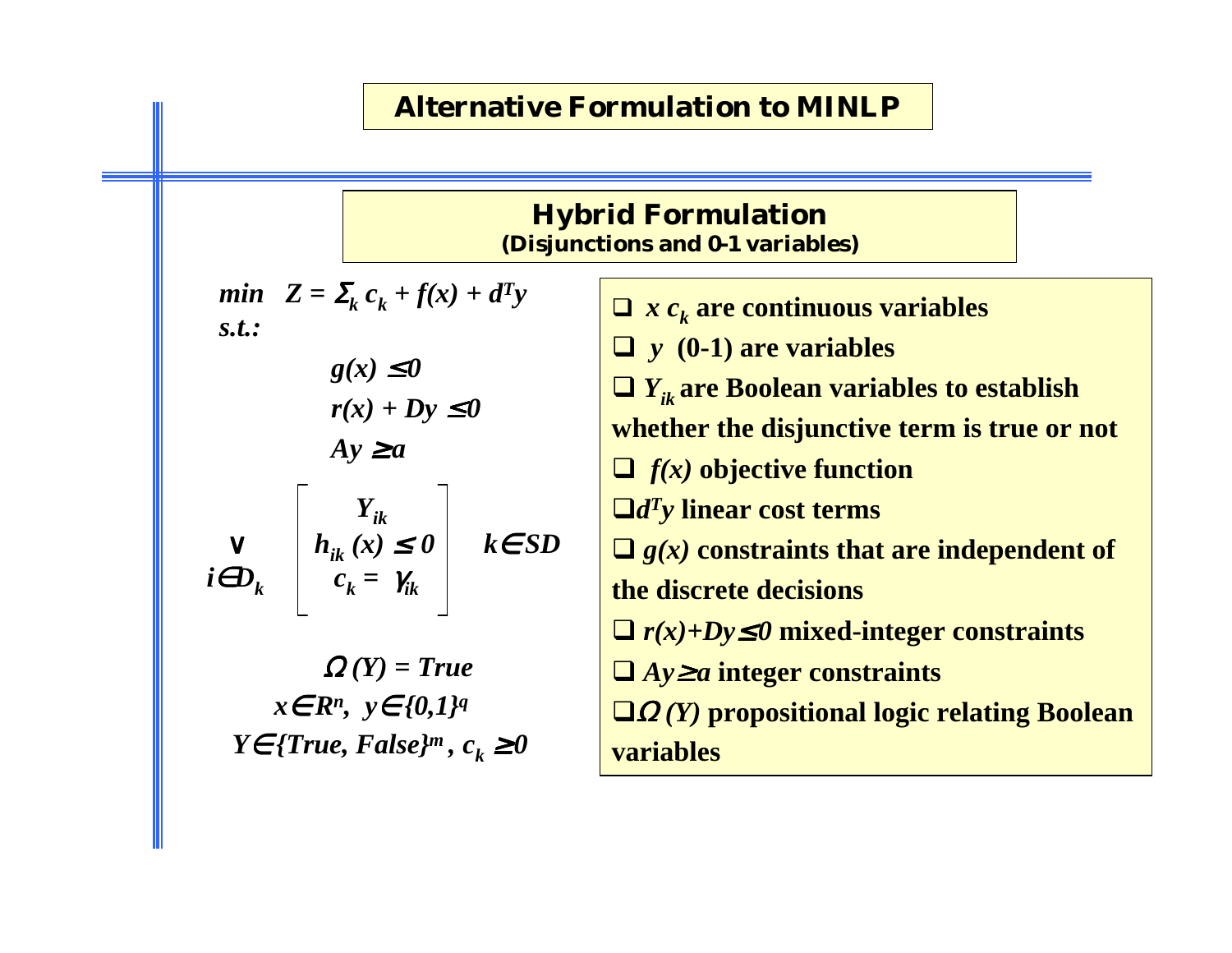#### **Disjunctive Formulation**

**From Hybrid formulation**

*min*  $Z = \sum_k c_k + f(x) + d^T y$ *s. t.:*  $g(x) \leq 0$ *Yik* <sup>∨</sup> *hik (x)* <sup>≤</sup> *0 k*∈*SD*  $i \in D_k$  |  $c_k$  =  $\gamma_{ik}$ Ω*(Y) = True*  $r(x) + Dy \leq 0$  $Ay \ge a$ 

*x*∈  $R^n$ ,  $y \in \{0,1\}^q$ ,  $Y \in \{True, False\}^m$ ,  $c_k ≥ 0$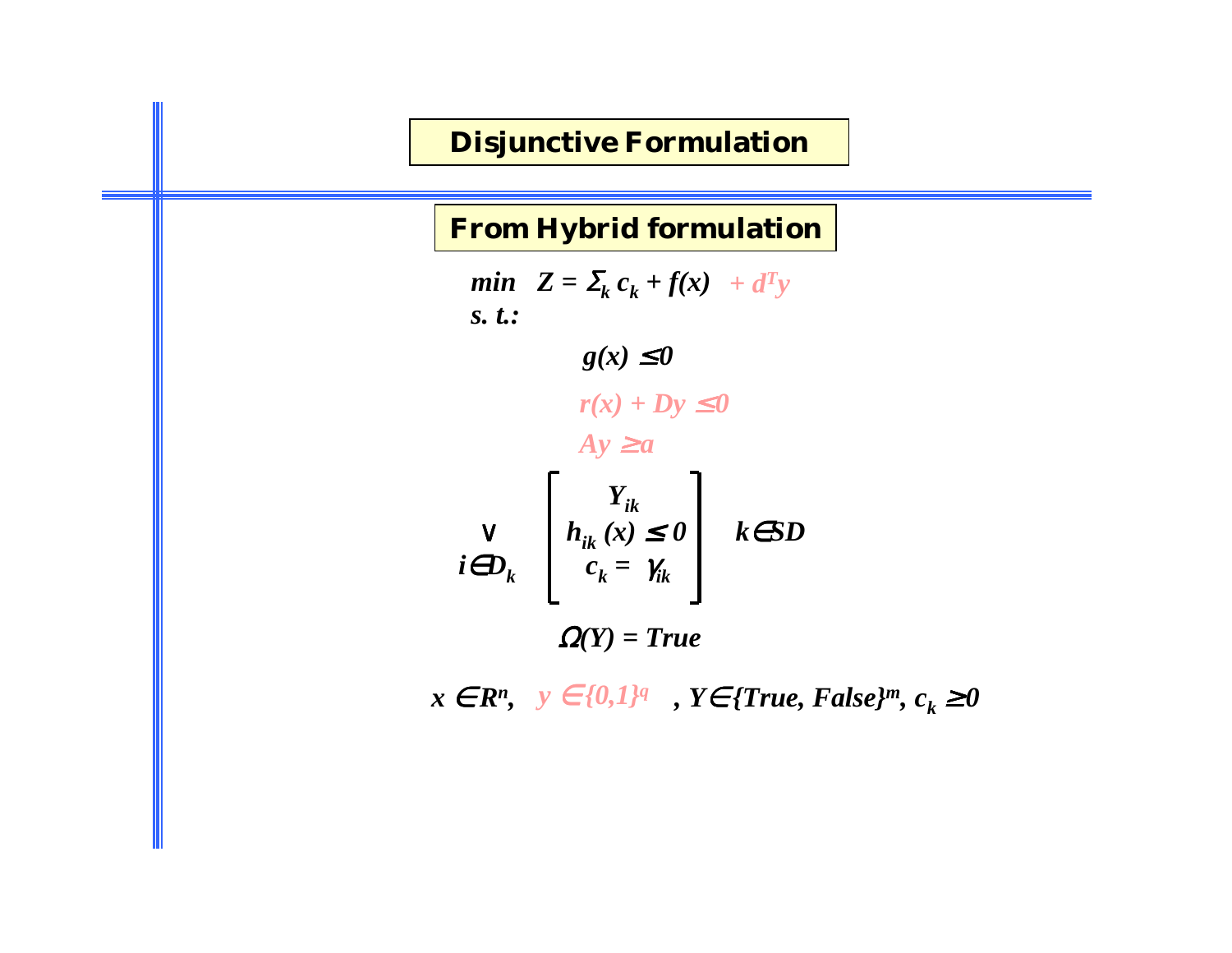#### **MINLP formulation**

#### **From Hybrid formulation**

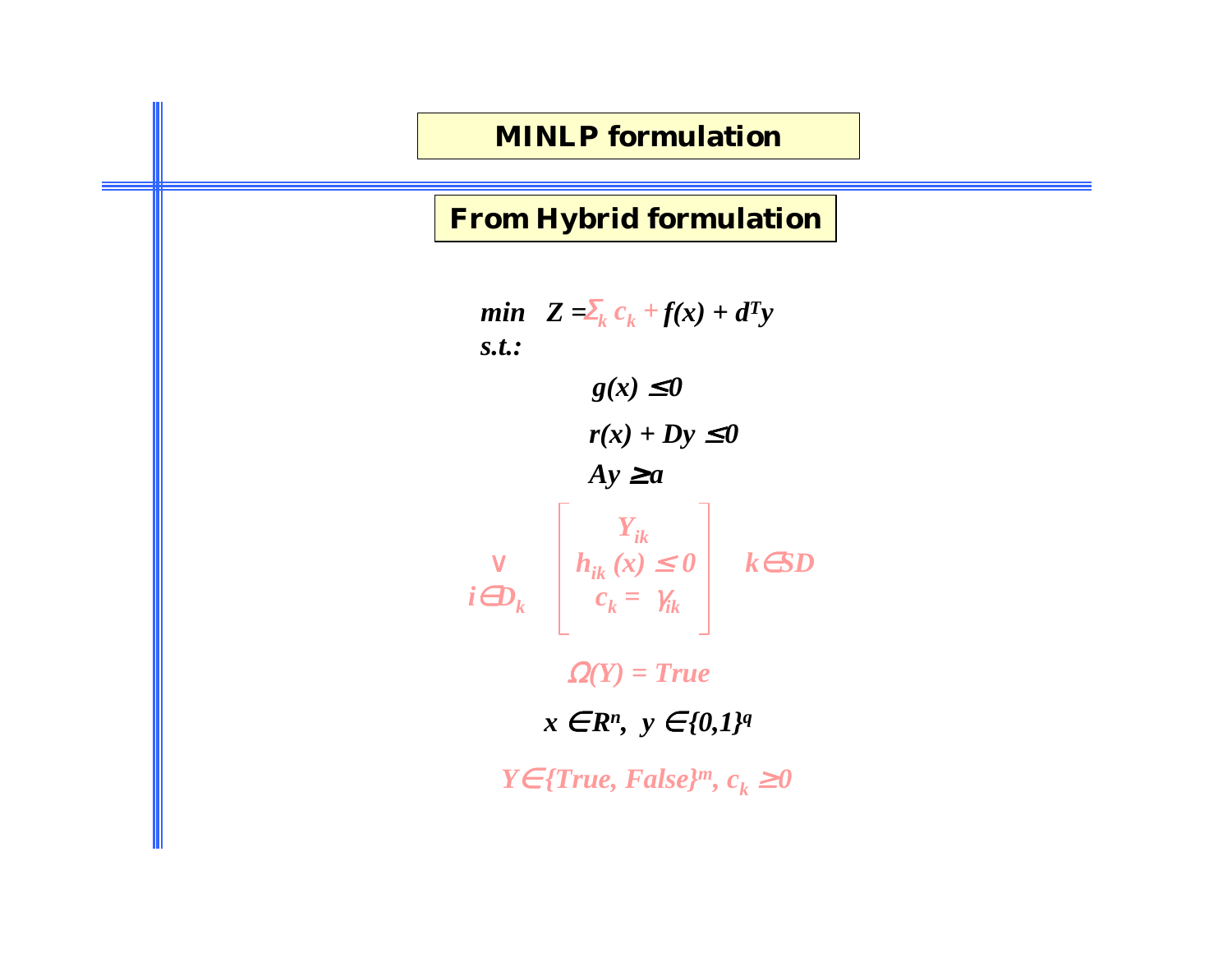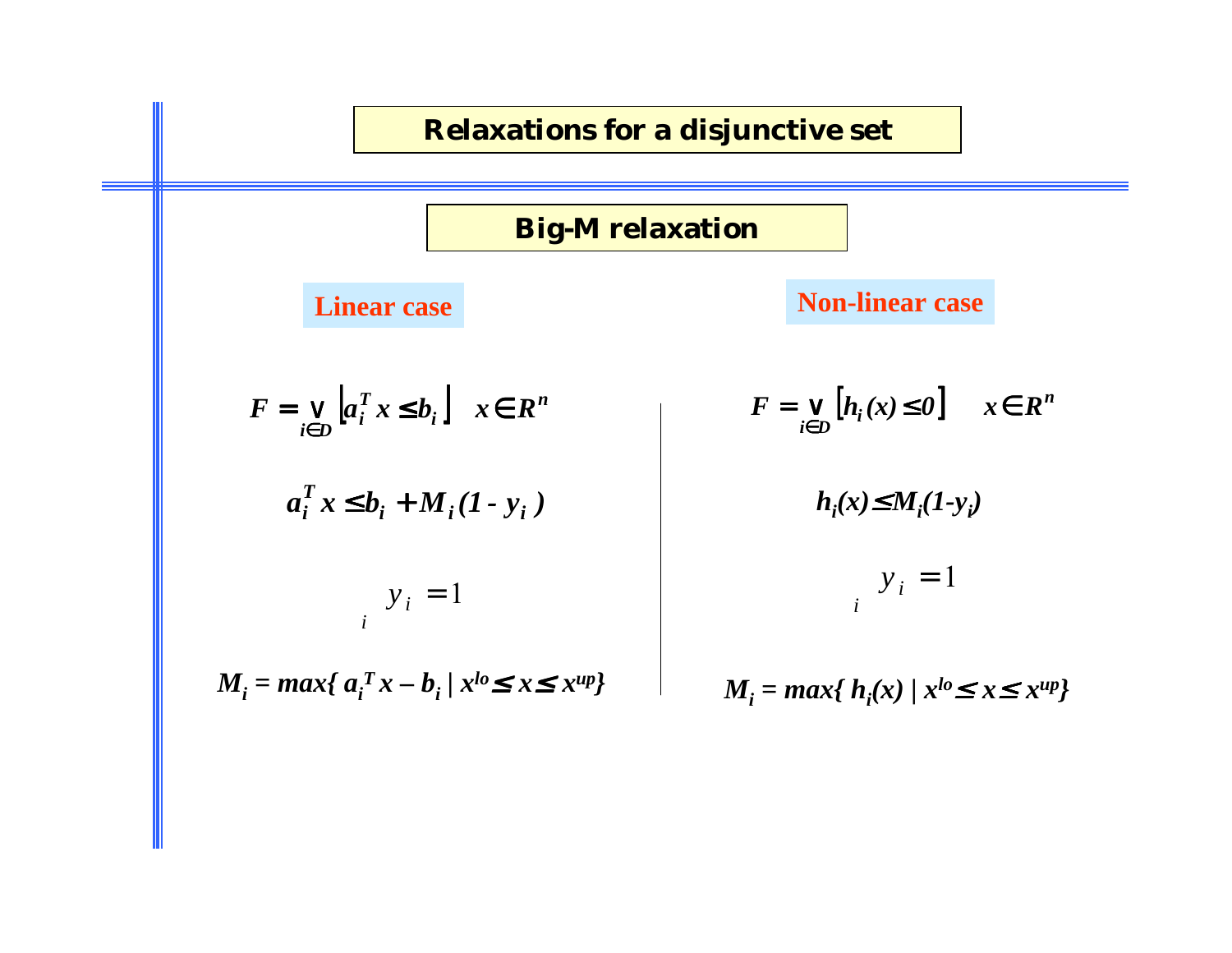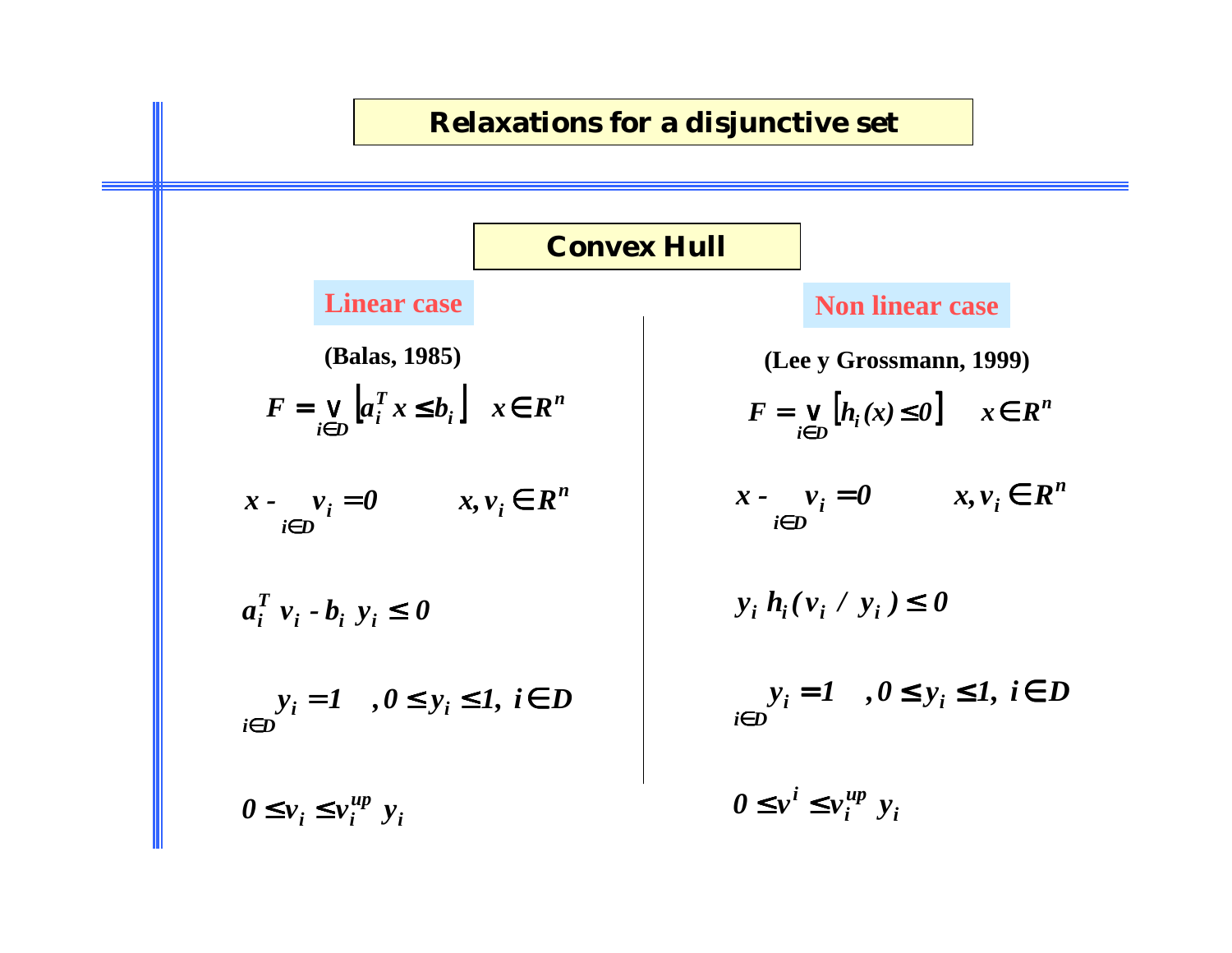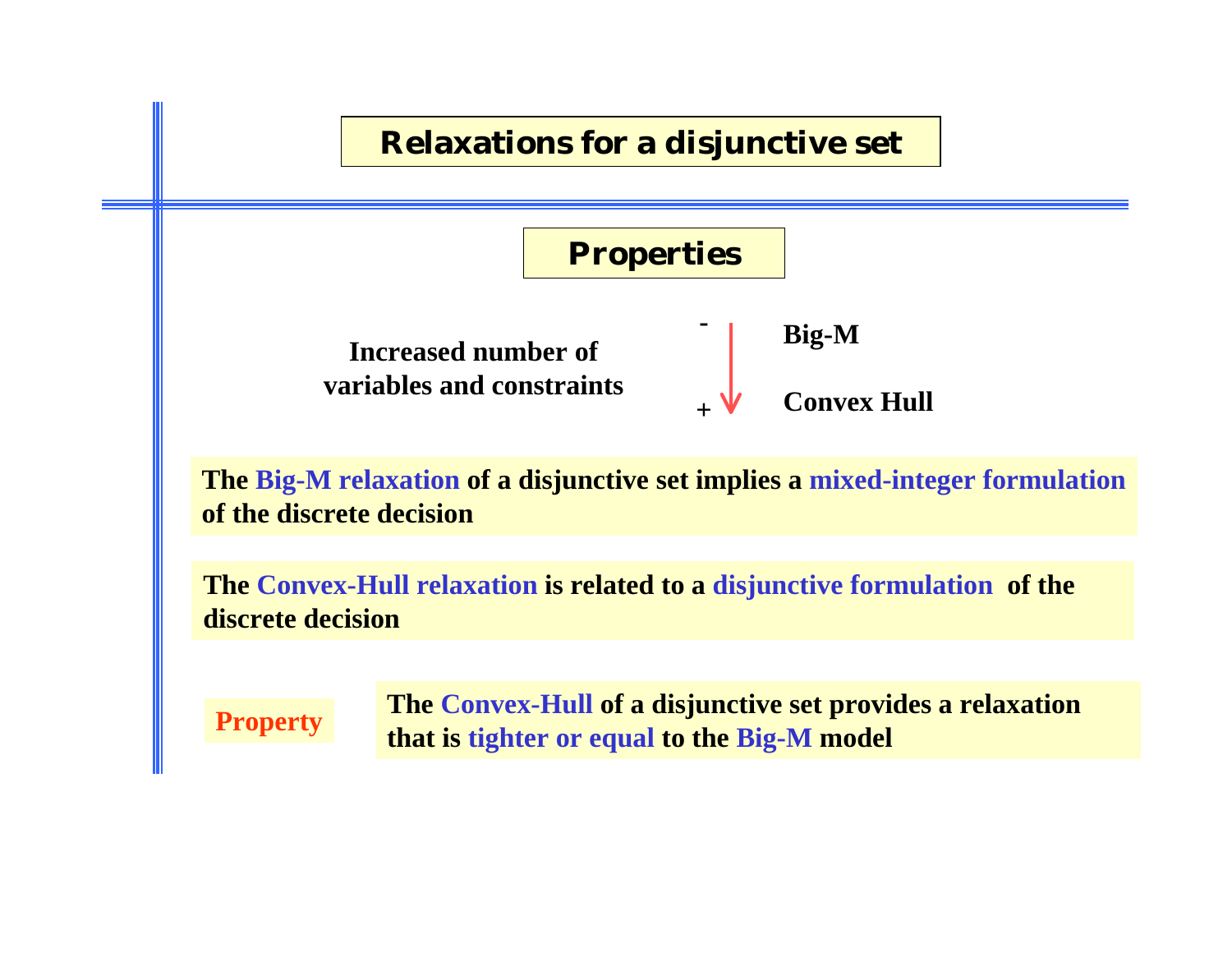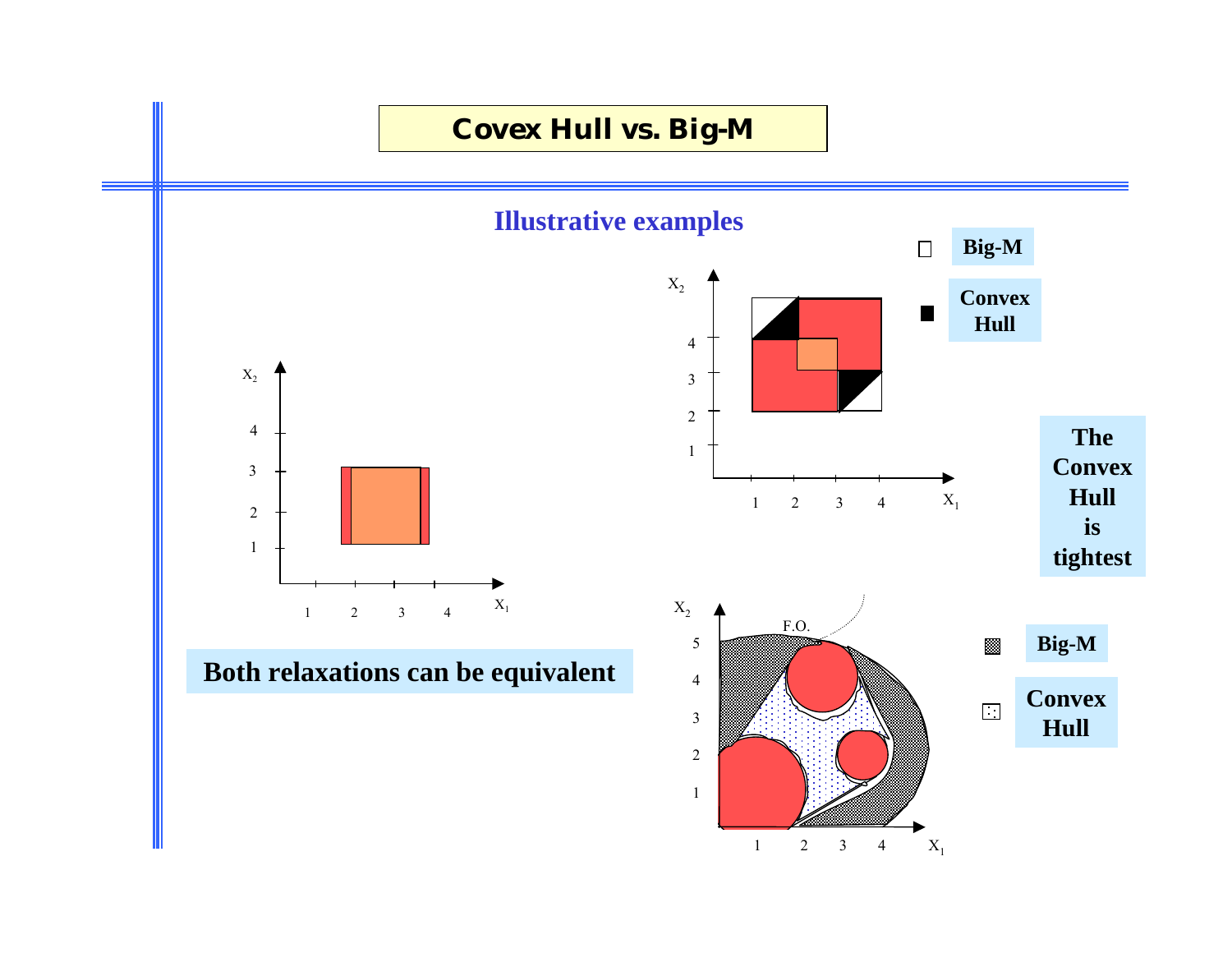![](_page_9_Figure_0.jpeg)

#### **Operators, Operands and Sentences**

- **Booleans Variables: true and false values, binaries can be used instead**
- -■ Logic Operators:  $\land$  ("and"),  $\lor$  ("or"),  $\lor$  ("exclusive or"), ~("not",!,¬), **->(implication),<->(equivalence)**
- **Selection Sentences (conditionals) for expressing disjunctions. We propose IF..THEN..ELSE..ENDIF sentences.**
- - **Special sentences to facilitate the expressions of logic constraints Sentences like : atmost, exactly or adjacent.**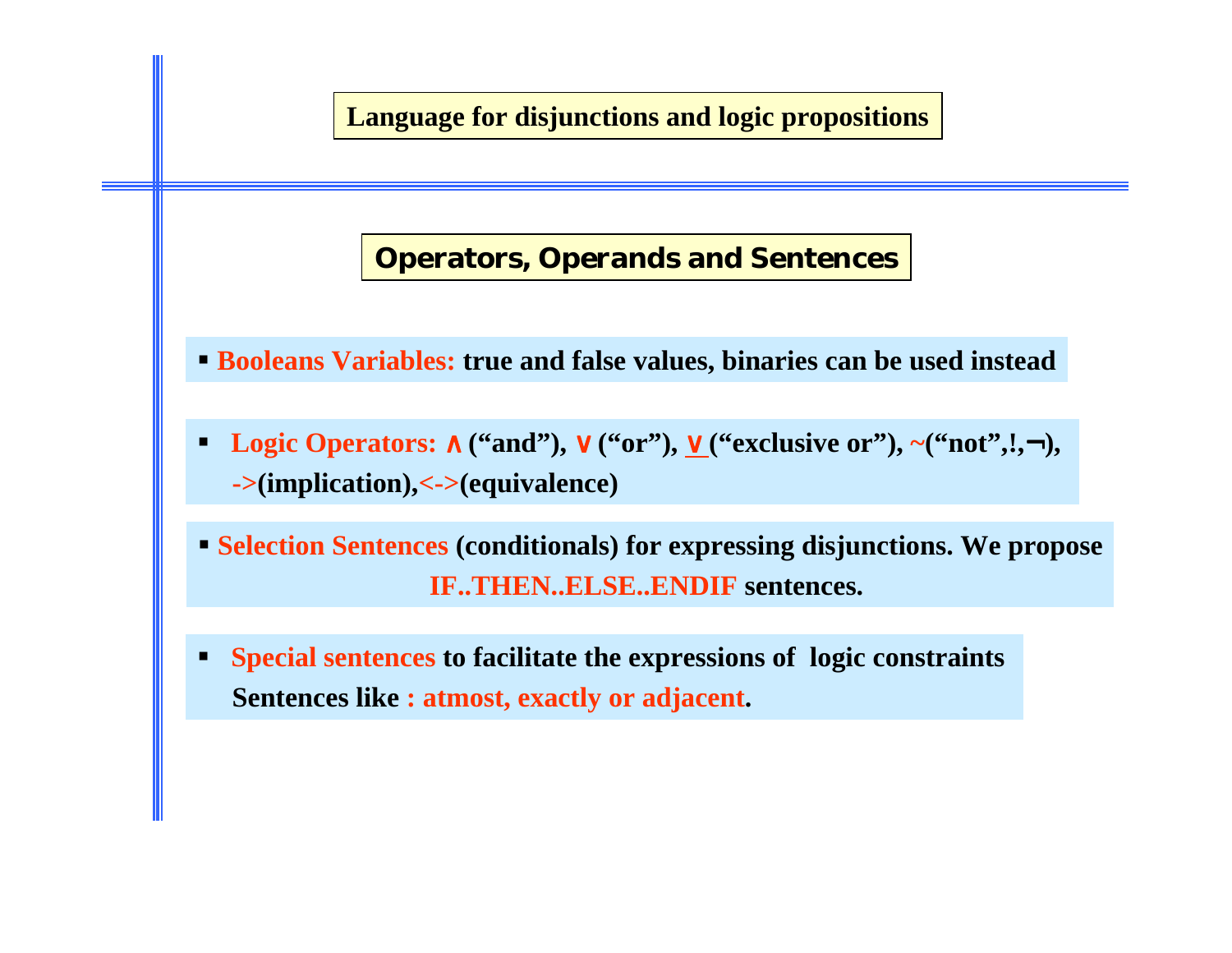![](_page_10_Figure_0.jpeg)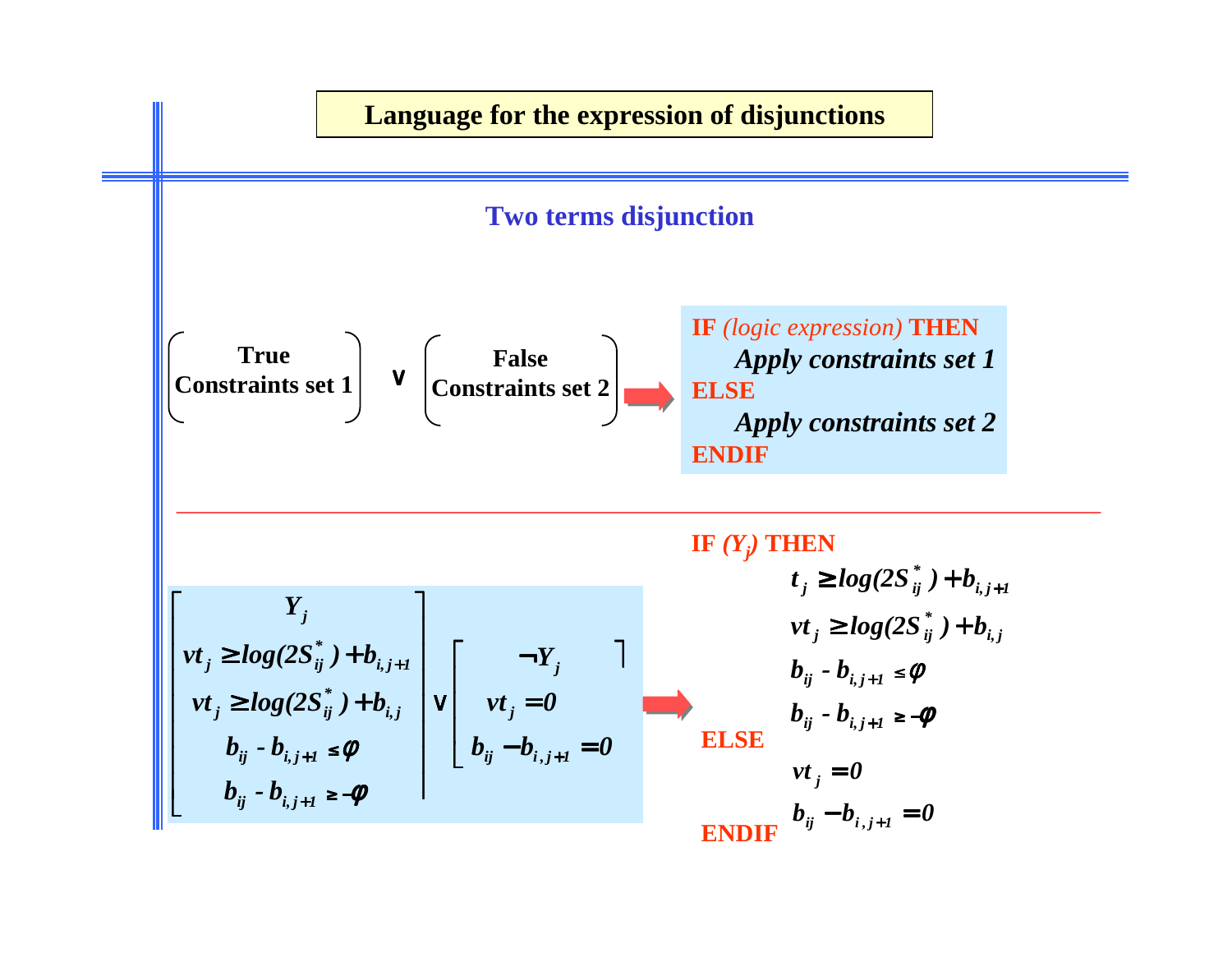#### **Language for the expression of disjunctions**

#### **Several terms disjunctions**

$$
\begin{pmatrix} 1 \\ \text{Constraints set 1} \end{pmatrix} \vee \begin{pmatrix} 2 \\ \text{Constraints set 2} \end{pmatrix} \vee \cdots \vee \begin{pmatrix} N \\ \text{Constraints set N} \end{pmatrix}
$$

**IF**  *(Logic expression 1)* **THEN** *Apply constraints set 1 when logic expression 1 is true* **ELSE IF**  *(Logic expression 2)* **THEN**

*Apply constraints set 2 when logic expression 2 is true* **ELSE IF**  *(Logic expression 3)* **THEN**

**ELSE IF**  *(Logic expression N)* **THEN**

**...**

*Apply constraints set N when logic expression N is true* **ENDIF**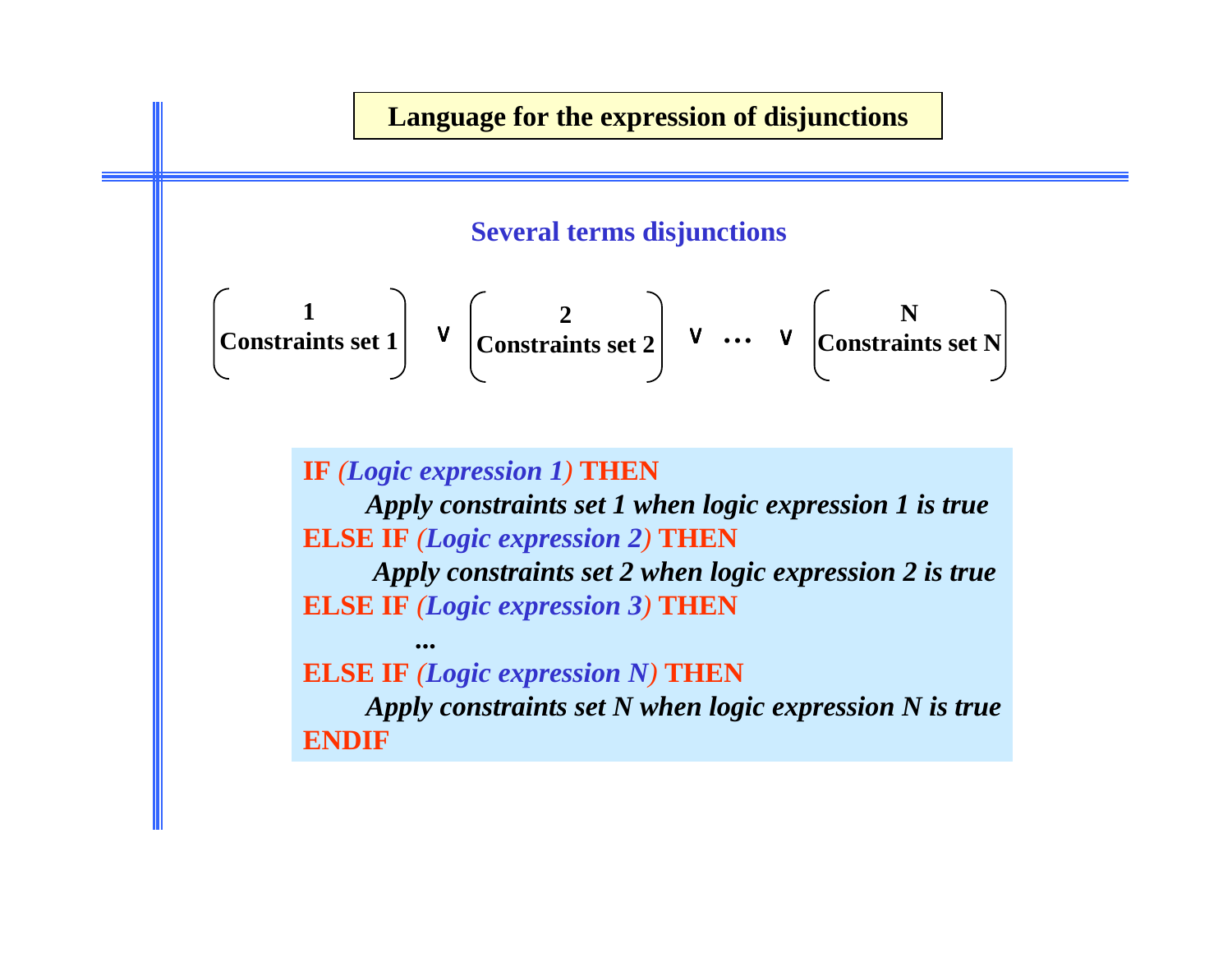**Language for the expression of disjunctions**

**Example: Several terms disjunctions**

$$
\begin{bmatrix} Y_1 \\ (x_1 - 4)^2 + (x_2 - 2)^2 \le 0.5 \end{bmatrix} \vee \begin{bmatrix} Y_2 \\ (x_1 - 3)^2 + (x_2 - 4)^2 \le 1 \end{bmatrix} \vee \begin{bmatrix} Y_3 \\ (x_1 - 1)^2 + (x_2 - 1)^2 \le 1.5 \end{bmatrix}
$$
  
  
**IF**  $(Y_1)$  **THEN**  
 $(x_1 - 4)^2 + (x_2 - 2)^2 \le 0.5$   
  
**ELSE IF**  $(Y_2)$  **THEN**  
 $(x_1 - 3)^2 + (x_2 - 4)^2 \le 1$   
  
**ELSE IF**  $(Y_2)$  **THEN**  
 $(x_1 - 1)^2 + (x_2 - 1)^2 \le 1.5$ 

**ENDIF**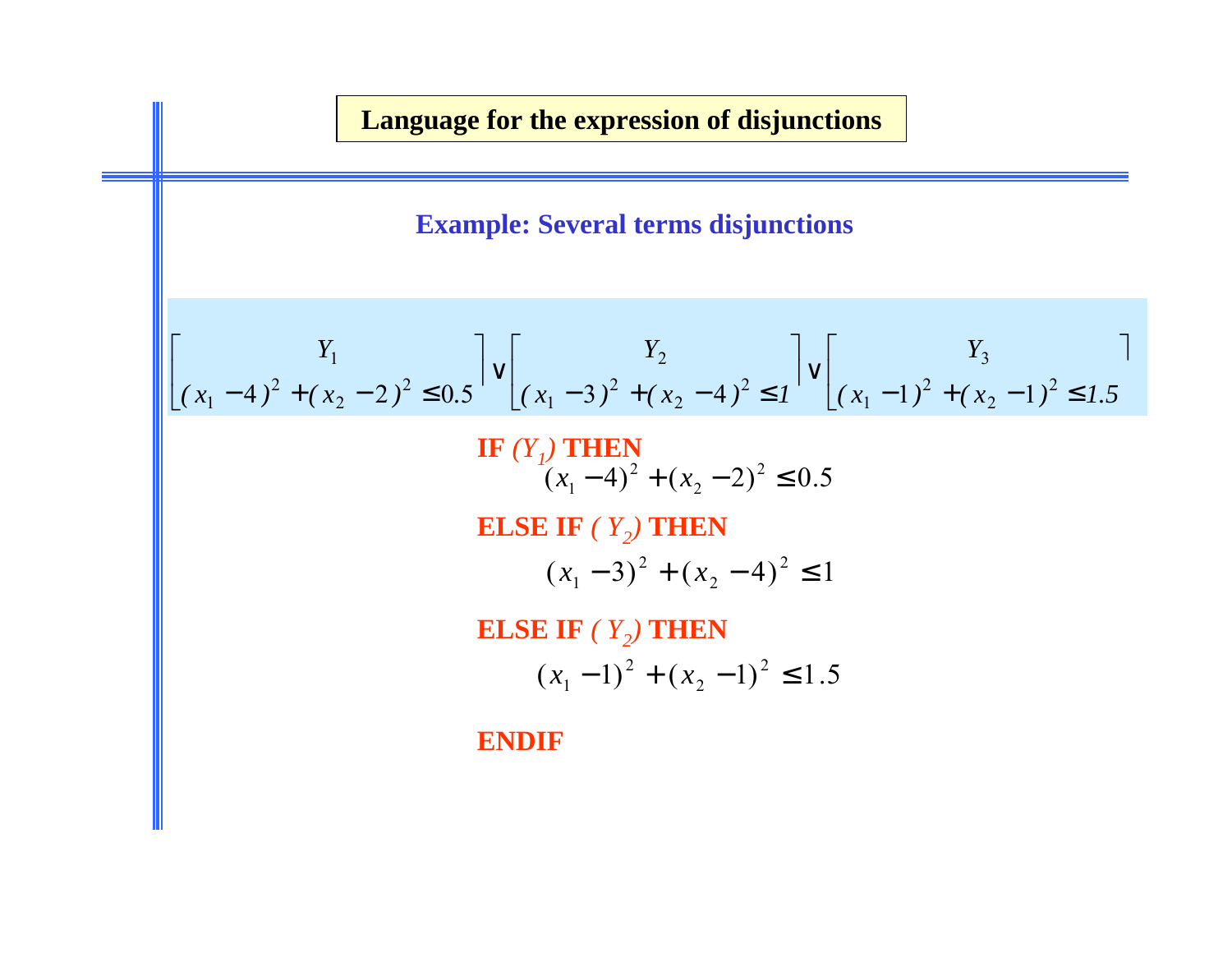#### **Language for the expression of logic propositions**

Logic operators  $: \wedge$  *("and"),*  $\vee$  *("or"),*  $\underline{\vee}$  *("exclusive or"),*  $\sim$  *("not",!,*  $\rightarrow$  *), ->(implication) , <->(equivalence)* **for the expression of relationships between the discrete variables**

**Example:** 
$$
Y_8 \rightarrow Y_3 \lor Y_5 \lor (\neg Y_3 \land \neg Y_5)
$$
  
\n $Y_1 \lor Y_2$   
\n $Y_4 \lor Y_5$   
\n $Y_6 \lor Y_7$ 

**The modeler formulates these relationships that are translated into integer constraints**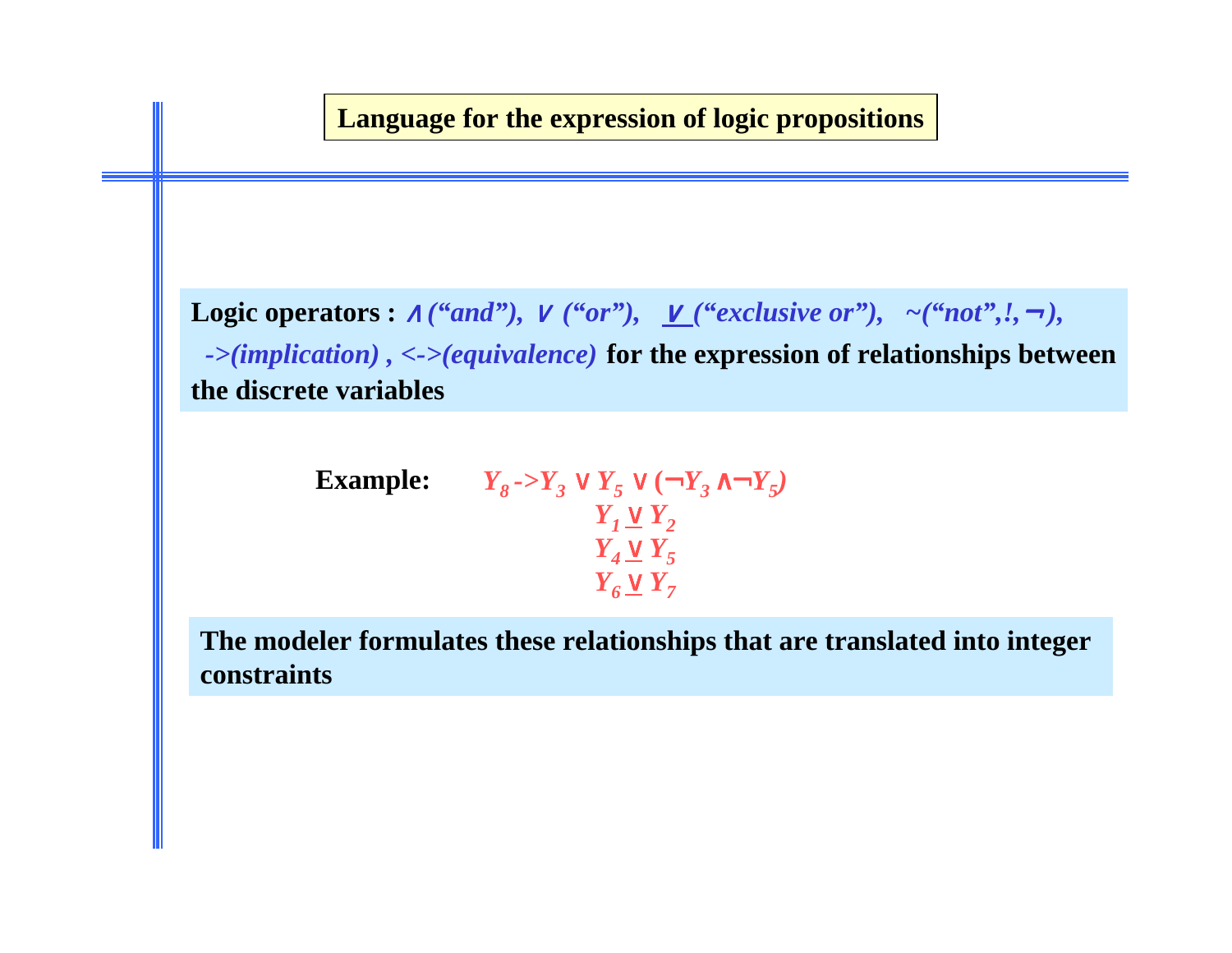**Language for the expression of logic constraints**

Special sentences

**atmost** *(parameter list)*

**Atmost one component of the parameter list must be true**

**atleast** *(parameter list)*

**Atleast one component of the parameter list must be true**

**exactly** *(parameter list)*

**Only one component of the parameter list must be true**

**adjacent** *(lista de argumentos)*

**Two adjacent components of the parameter list must be true**

**alldifferent** *(parameter list)*

**All components of the parameter list must take different values**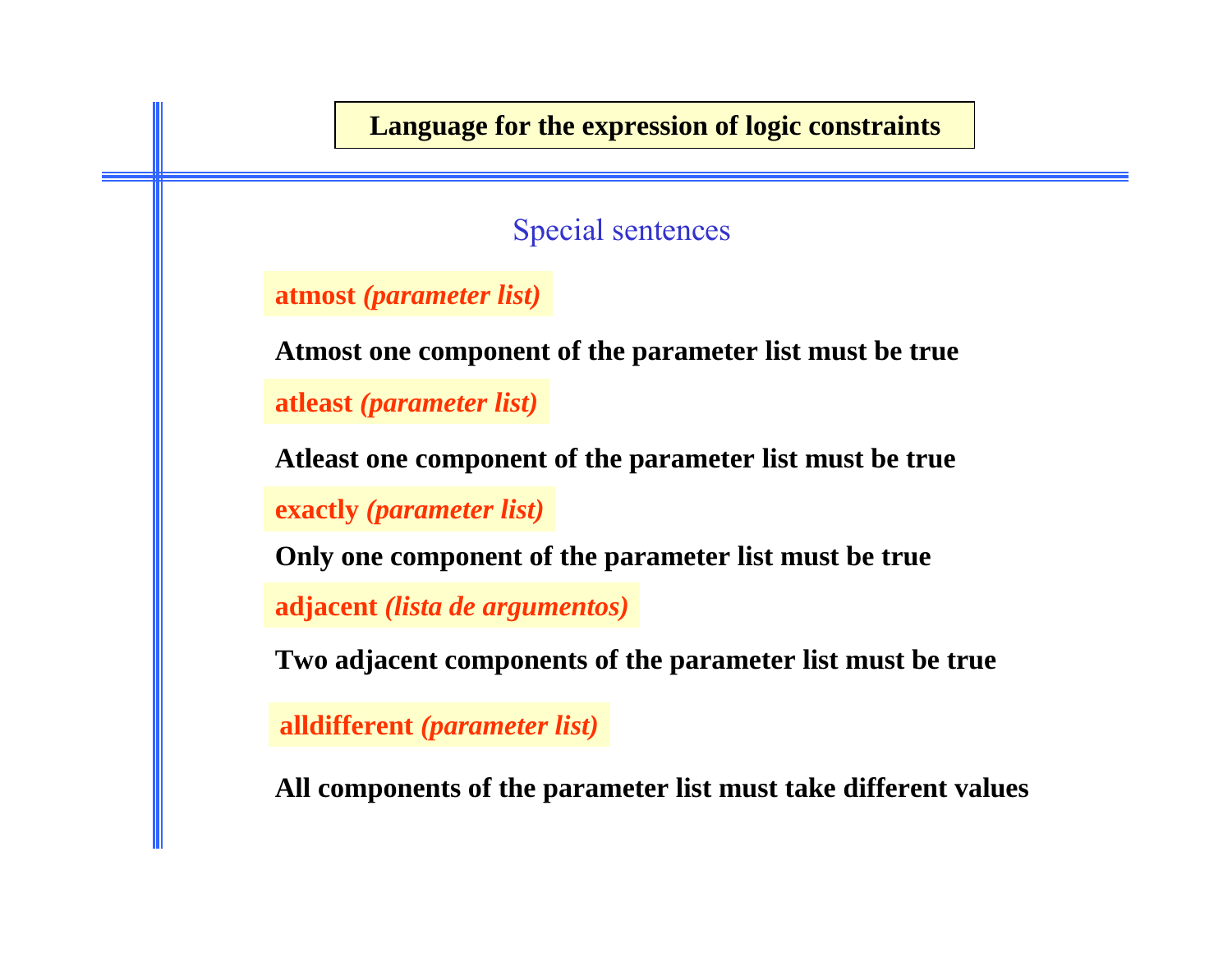**Language for the expression of logic constraints**

**Illustrative examples**

**atmost** *(Y(i))*

**exactly** *(Y1, Y2, Y6, Y8)*

**atleast** *(Y(i), Y2, Y6, Y8)*

**exactly** *(Y1, Y2, Y6, Y8)*

**atleast** *(Y(i), Y2, Y6, Y8)*

**alldifferent** *(n(i))*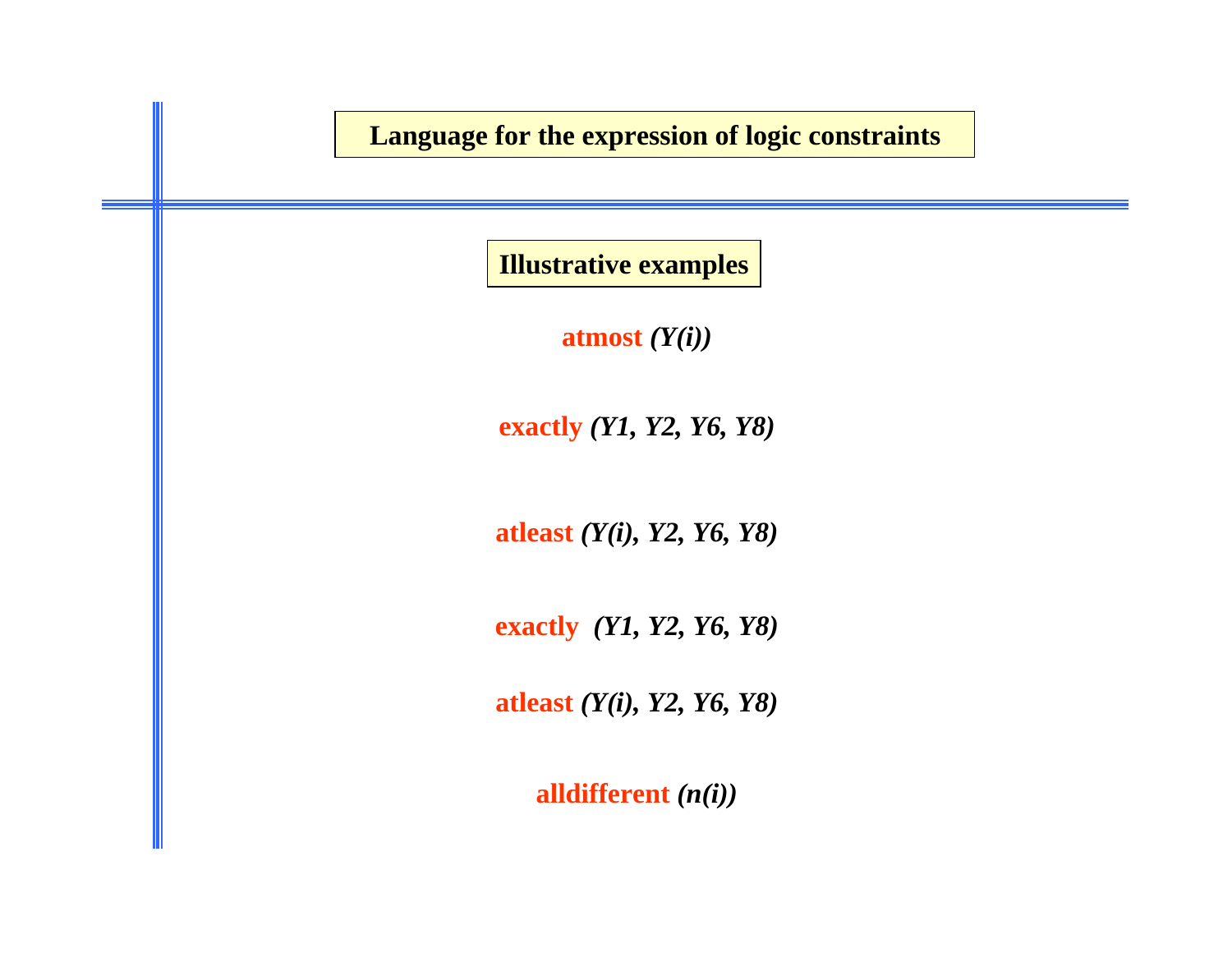![](_page_16_Figure_0.jpeg)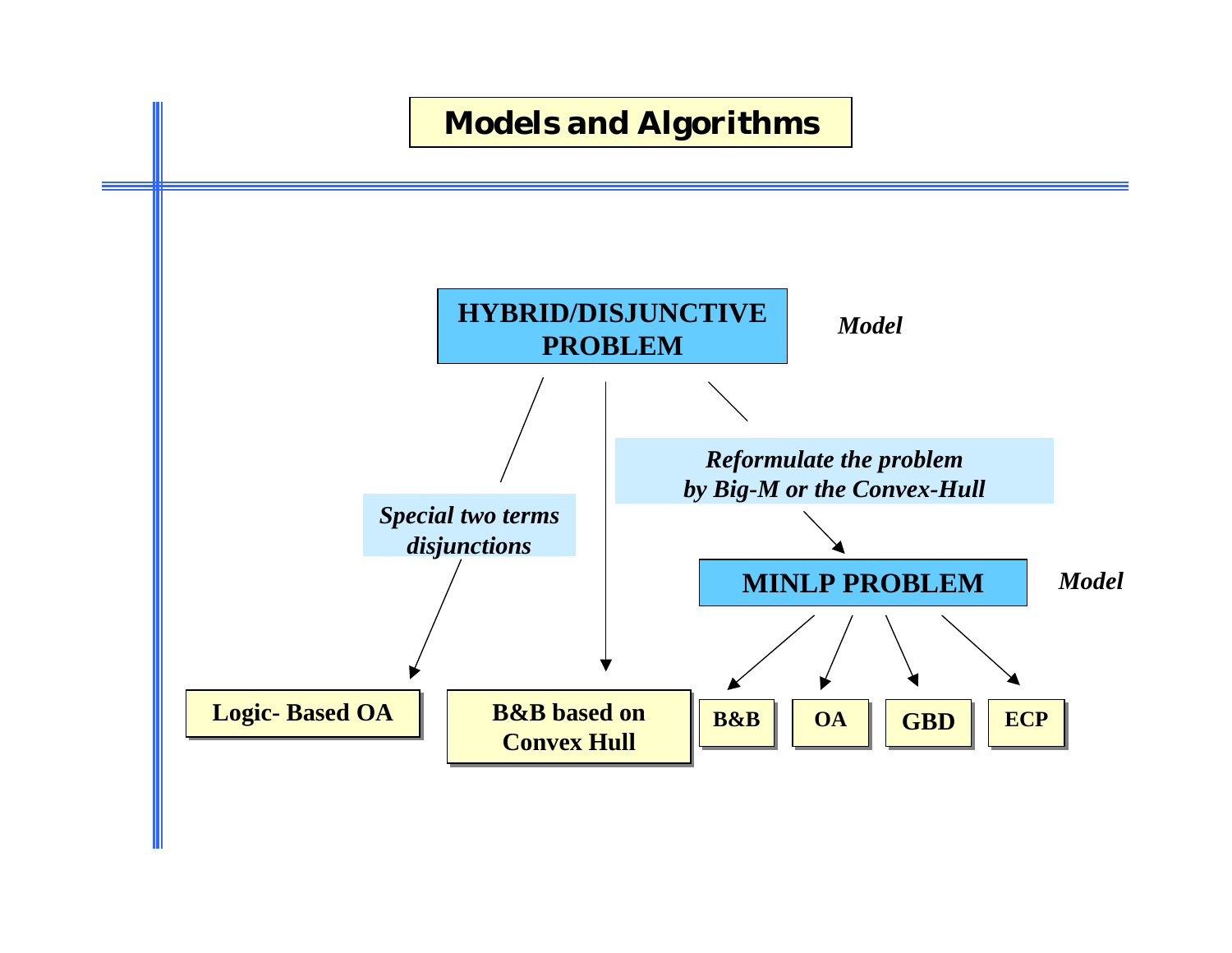#### **Reformulation of a disjunctive problem into a MINLP**

**Disjunctive Formulation MINLP Formulation**

min 
$$
Z = \sum_k c_k + f(x)
$$
  
s. t.:  
 $g(x) \le 0$ 

$$
\bigvee_{i \in D_k} \left[ \begin{array}{cc} Y_{ik} & \cdots \\ h_{ik}(x) \leq 0 & k \in SD \\ c_k = \gamma_{ik} \end{array} \right]
$$

Ω*(Y) = True*  $x \in \mathbb{R}^n$ ,  $Y_{ik} \in \{True, False\}^m$ ,  $c_k \ge 0$ 

min Z = 
$$
\gamma_{ik} y_{ik} + f(x)
$$
  
\ns. t.:  
\ng(x)  $\leq 0$   
\n $x = \mathbf{v}_{ik}, \quad k \in SD1$   
\n $y_{ik} h_{ik} (\mathbf{v}_{ik} / y_{ik}) \leq 0, \quad i \in D_k, k \in SD1$   
\n $0 \leq \mathbf{v}_{ik} \leq y_{ik} U_{ik}, \quad i \in D_k, k \in SD1$   
\n $h_{ik}(x) \leq M_{ik} (1 - y_{ik}), \quad i \in D_k, k \in SD2$   
\n $y_{ik} = 1, \quad k \in SD$   
\n $i \in D_k$   
\n $A y \leq a$   
\n $x, y_{ik} \geq 0, y_{ik} \in \{0, 1\}, SD1, SD2 \in SD$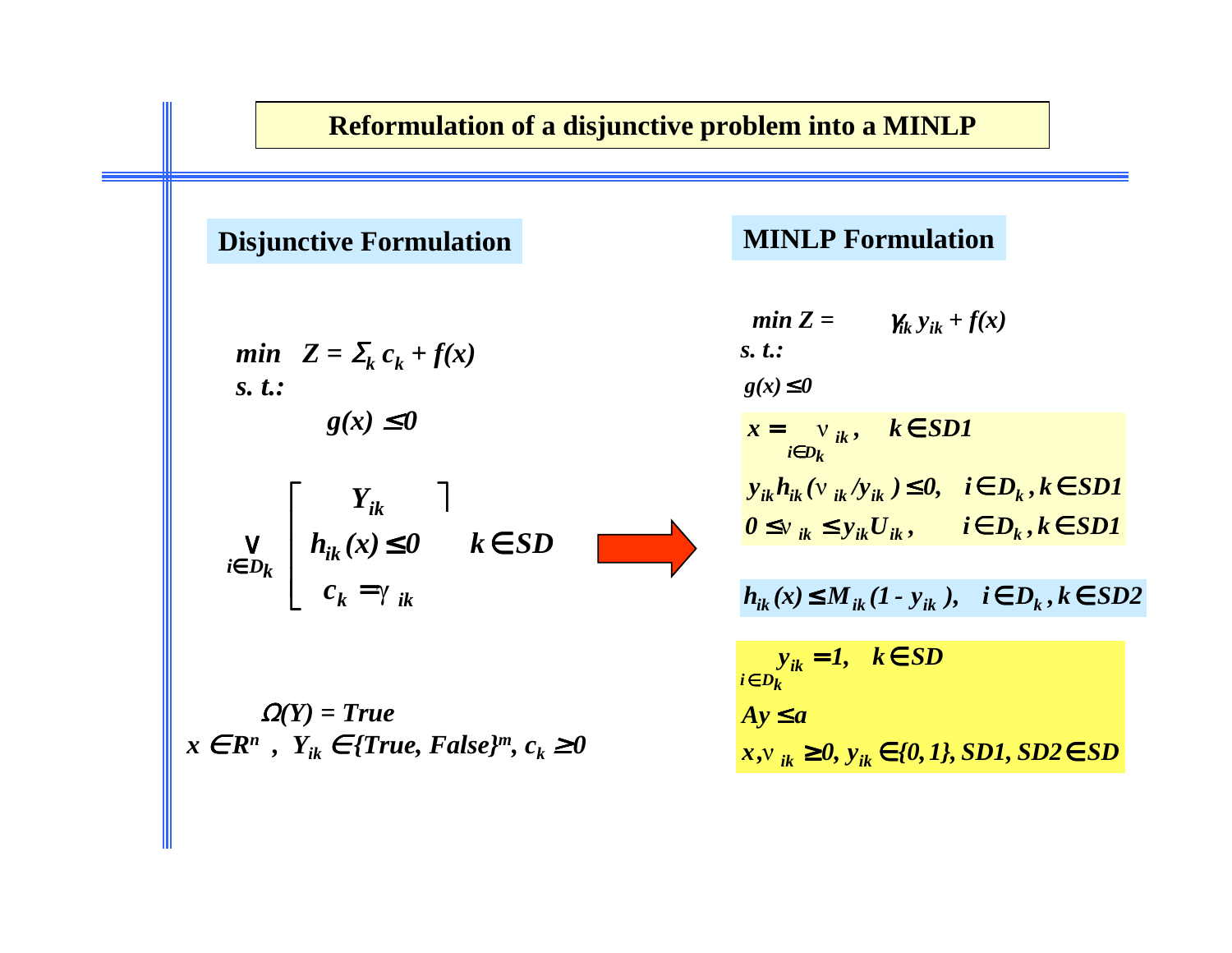![](_page_18_Figure_0.jpeg)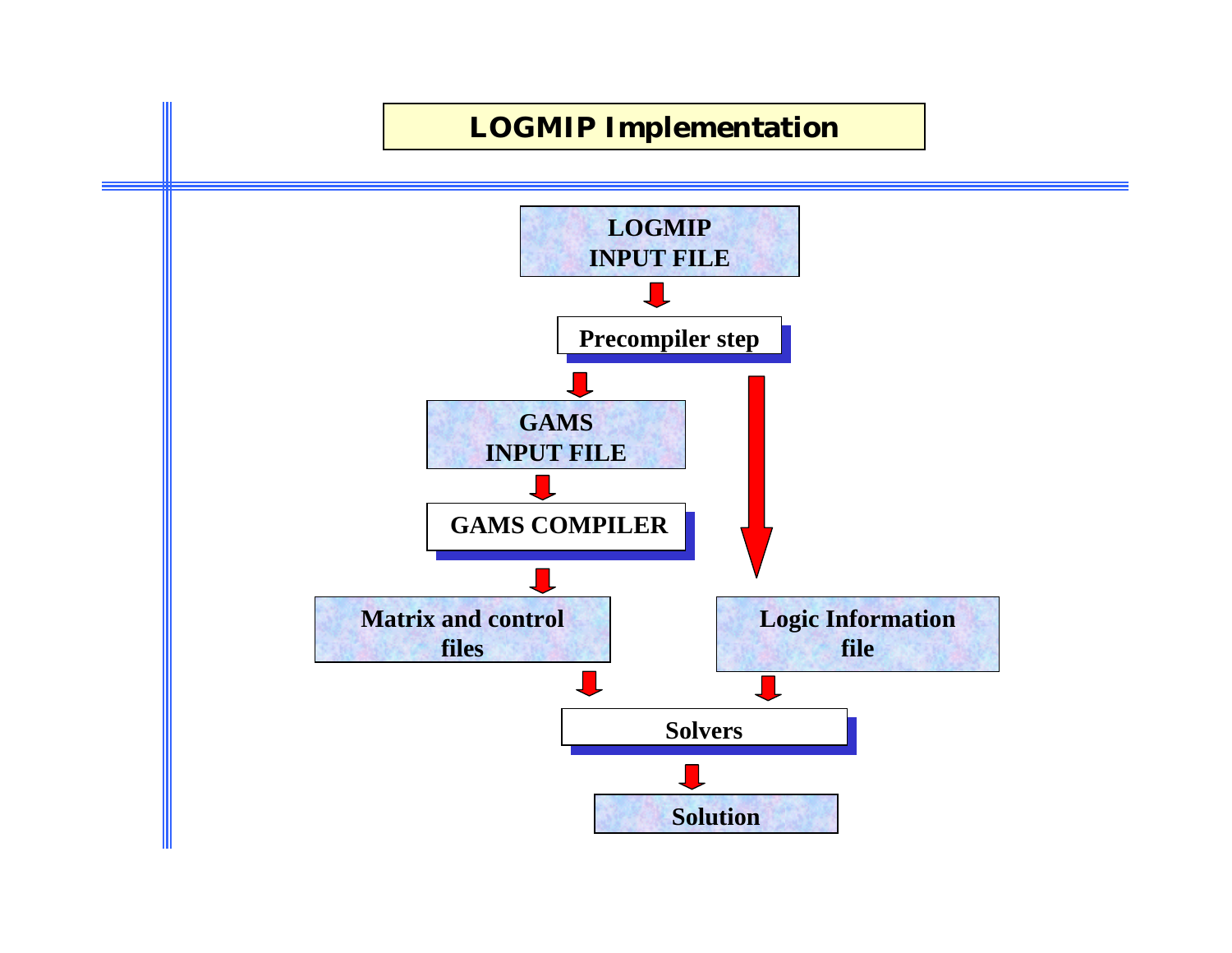![](_page_19_Figure_0.jpeg)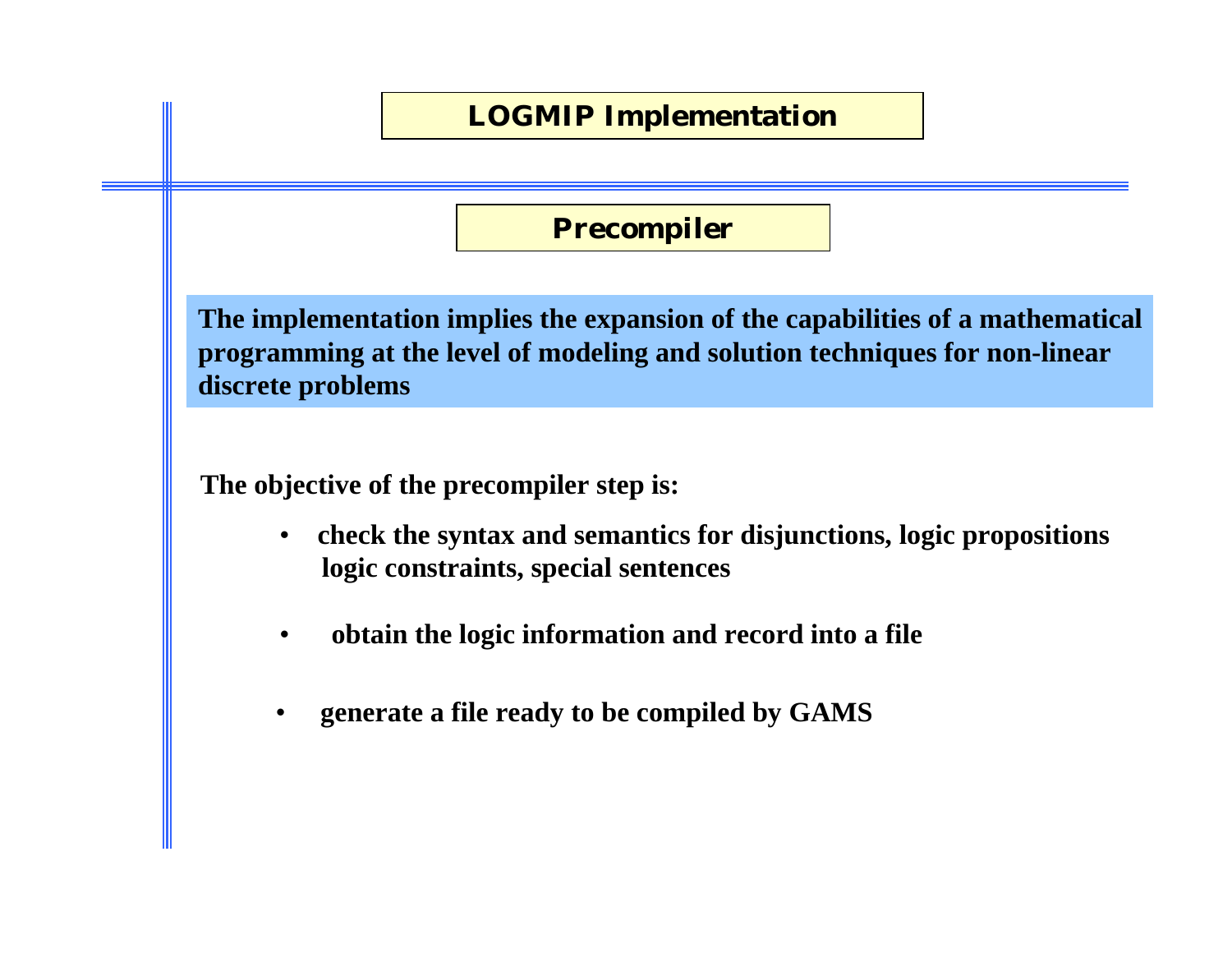![](_page_20_Figure_0.jpeg)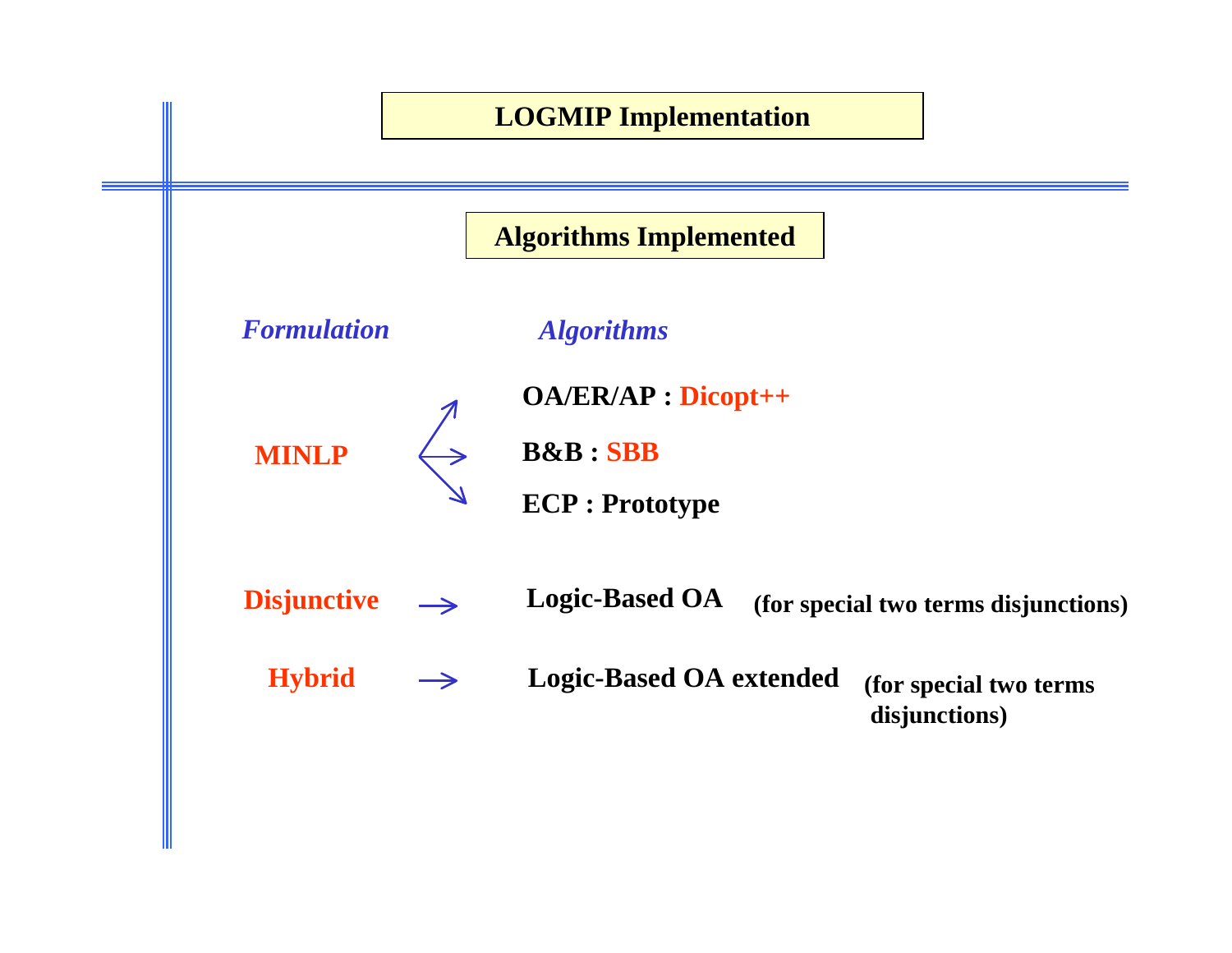![](_page_21_Figure_0.jpeg)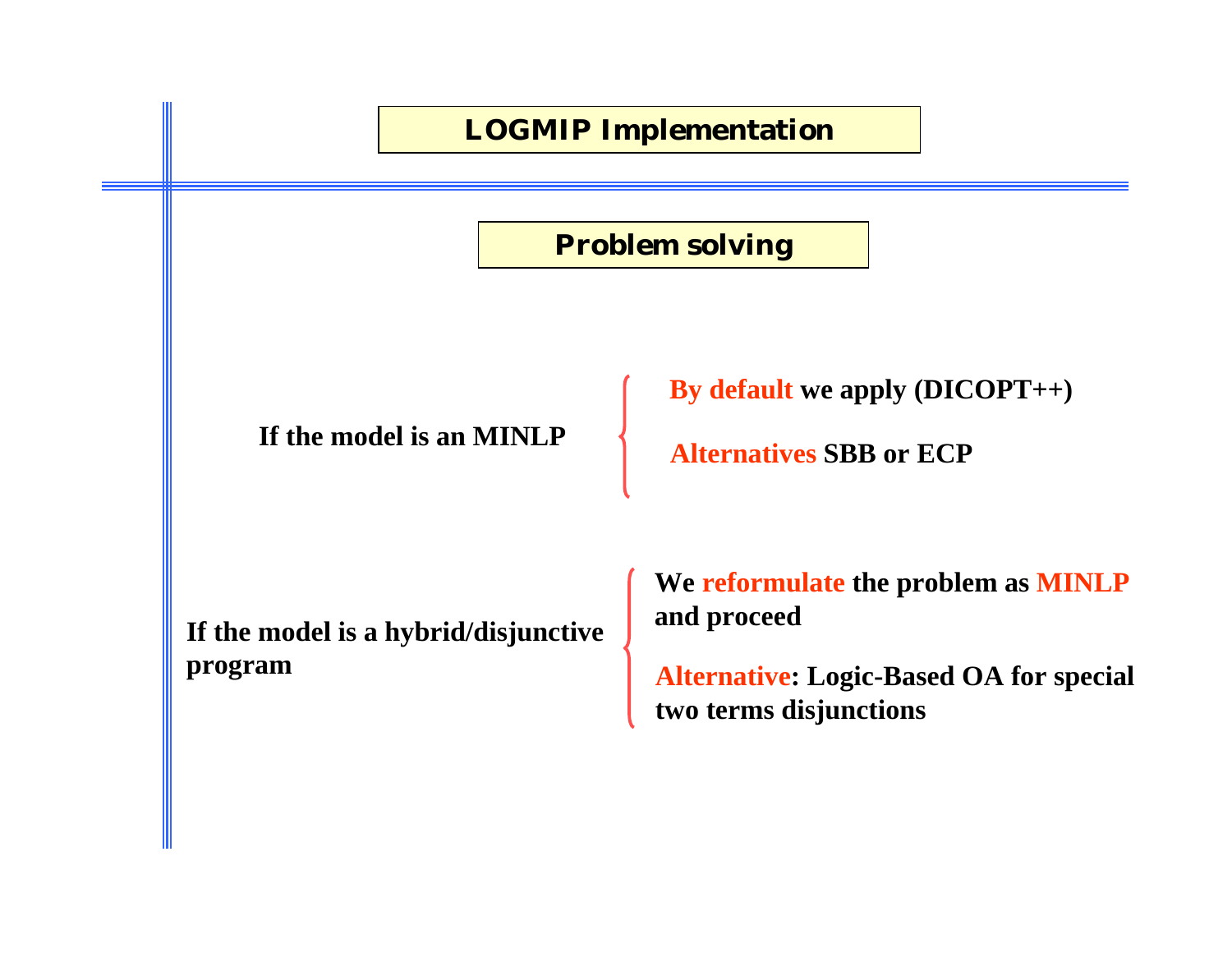![](_page_22_Figure_0.jpeg)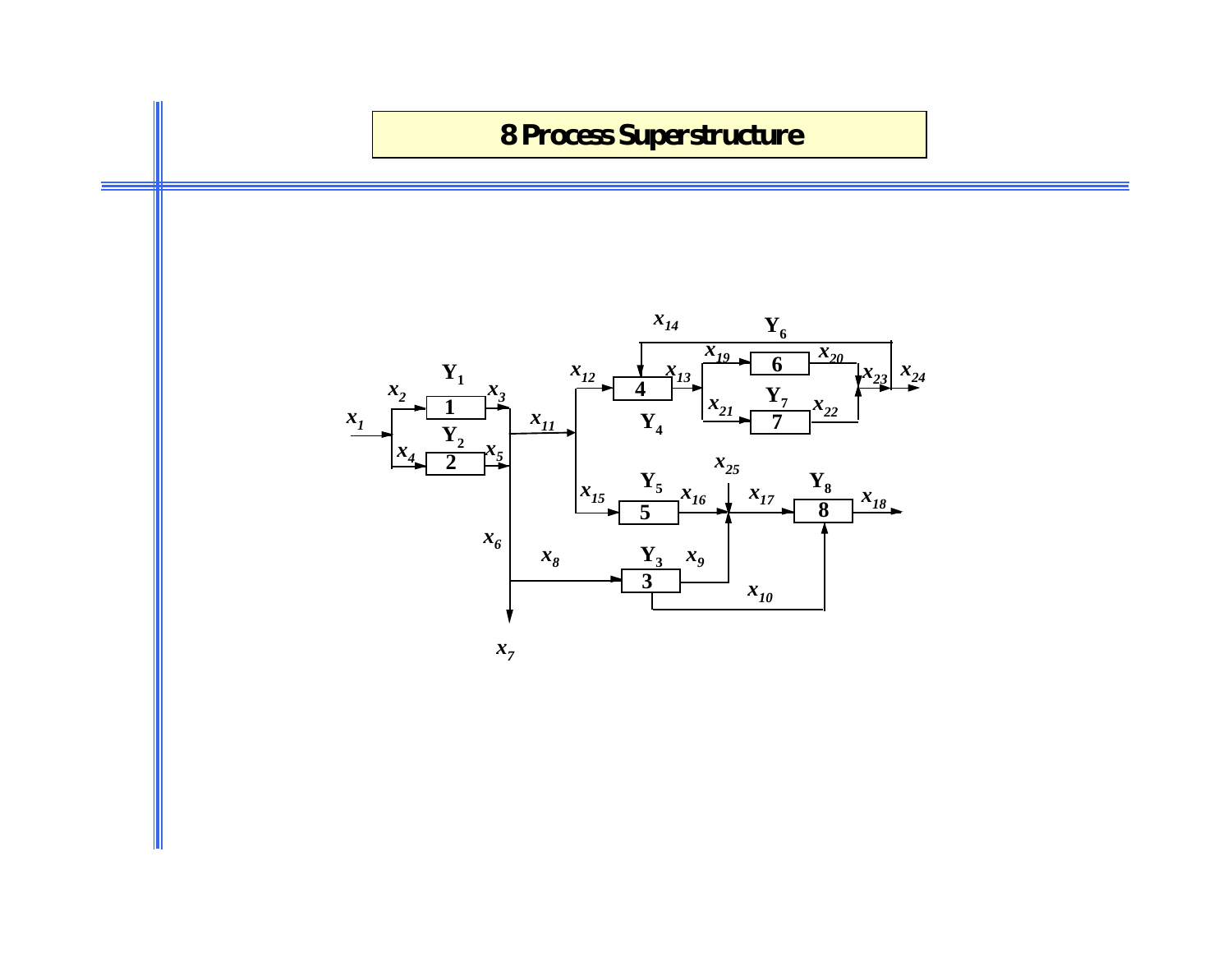## **Results : 8 Process superstructure**

| <b>Model</b>                     | <b>Algorithm</b>                | <b>Relaxed</b><br>optimum | <b>Iterations Variab.</b> |    | <b>Constr.</b> | Discrete V. |
|----------------------------------|---------------------------------|---------------------------|---------------------------|----|----------------|-------------|
| <b>MINLP</b>                     | Dicopt++                        | 15.08                     | 1 NLP<br>4 major          | 32 | 33             | 8           |
|                                  | <b>ECP</b>                      | $-25.13*$                 | 6 MIP                     | 32 | 33             | 8           |
|                                  | <b>GDB</b>                      | 15.08                     | 1 NLP<br>14 major         | 32 | 33             | 8           |
| <b>MINLP</b><br>(Convex<br>hull) | Dicopt++                        | 62.6                      | 1 NLP<br>2 major          | 51 | 41             | 8           |
| Disjunct.<br><b>Hybrid</b>       | <b>Logic-Based</b><br><b>OA</b> |                           | 3 NLP<br>1 major          | 52 | 42             | 8           |
|                                  | <b>Logic-Based</b><br>OA ext.   |                           | 2 NLP<br>1 major          | 52 | 42             | 8           |
| Optimum                          |                                 | 68.09                     |                           |    |                |             |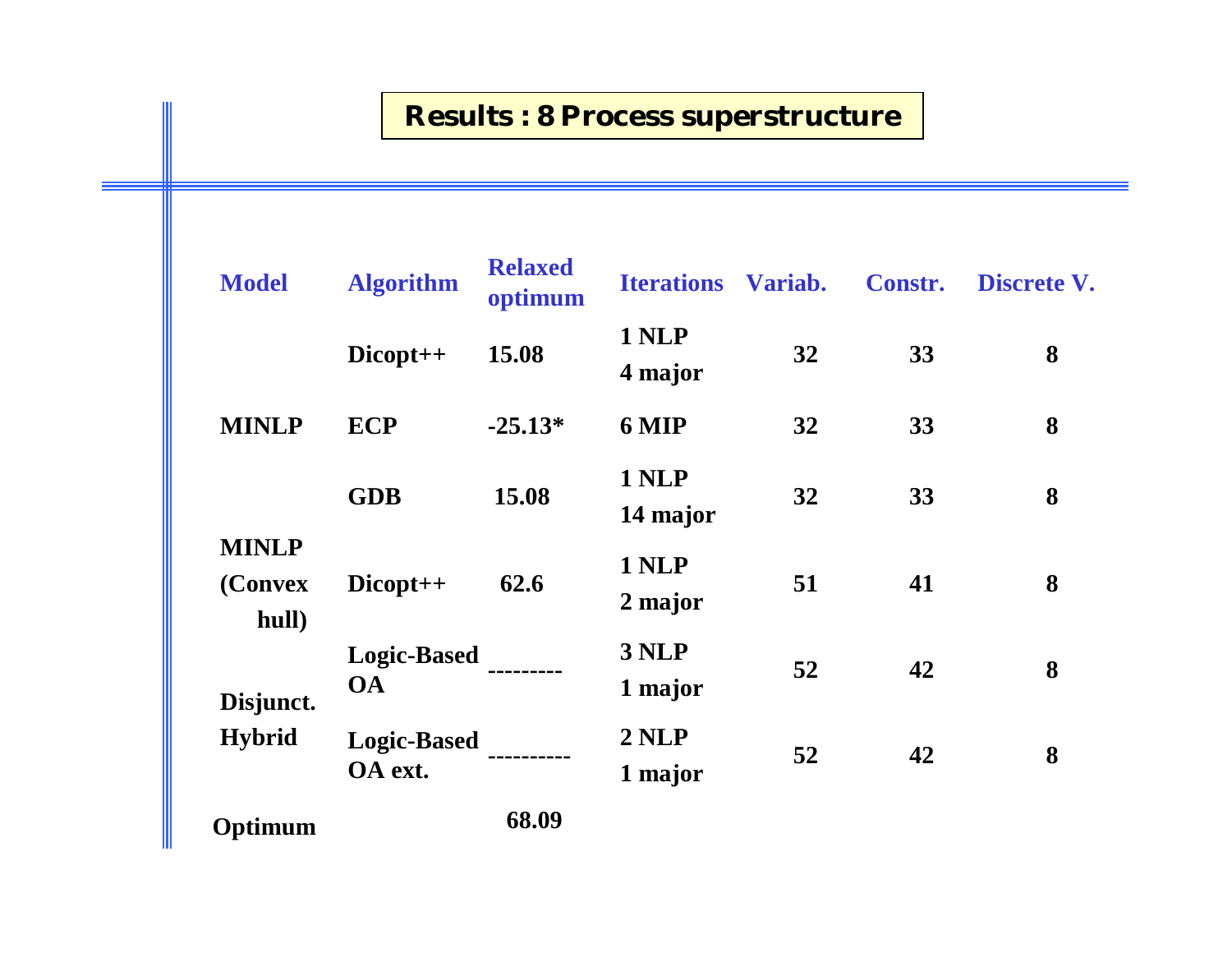## **Results: prediction of infrared spectroscopy parameters**

$$
\min \ Z = w_j + 2 \qquad y_{ki}
$$
\n
$$
w_j = \n\begin{cases}\n\left\{ \left[ (c_{kj} - p_{ki} a_{ij})^T * R^{-1} \right] * (c_{kj} - p_{ki} a_{ij}) \right] \right\} & \forall j \\
\text{Disyunciones} \\
i = \text{wave number}(10) \\
j = \text{experimental data (8)} \\
k = \text{components (3)}\n\end{cases}\n\qquad\n\left[\n\begin{array}{c}\nY_{ki} \\
P_{ki} \le P_{ki} \le P_{ki}^{max} \\
c_{ki} = 1\n\end{array}\n\right]\n\vee\n\left[\n\begin{array}{c}\n\n-\frac{Y_{ki}}{P_{ki}} \quad \frac{1}{P_{ki}} = 0 \\
\frac{P_{ki}}{P_{ki}} = 0\n\end{array}\n\right]
$$

| <b>Model</b>         | <b>MINLP</b> | <b>Disjunctive</b> |
|----------------------|--------------|--------------------|
| <b>Constraints</b>   | 39           | 102                |
| <b>Variables</b>     | 69           | 99                 |
| <b>Discrete Var.</b> | 30           | 30                 |
| Optimum              | 13.98        | 13.98              |
| <b>CPU</b> Time      | 55 sec       | <b>7 sec</b>       |
| <b>Iterations</b>    |              |                    |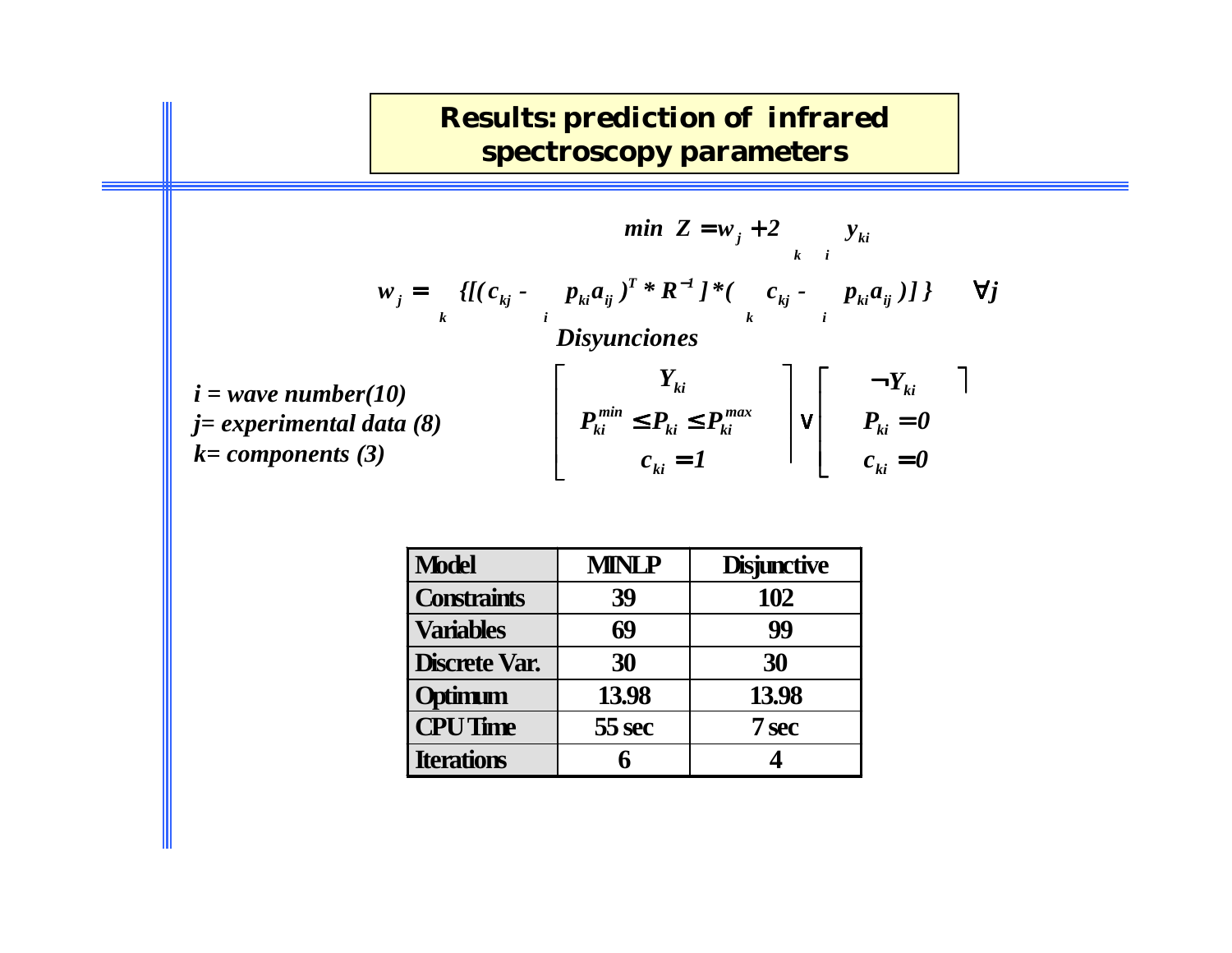![](_page_25_Figure_0.jpeg)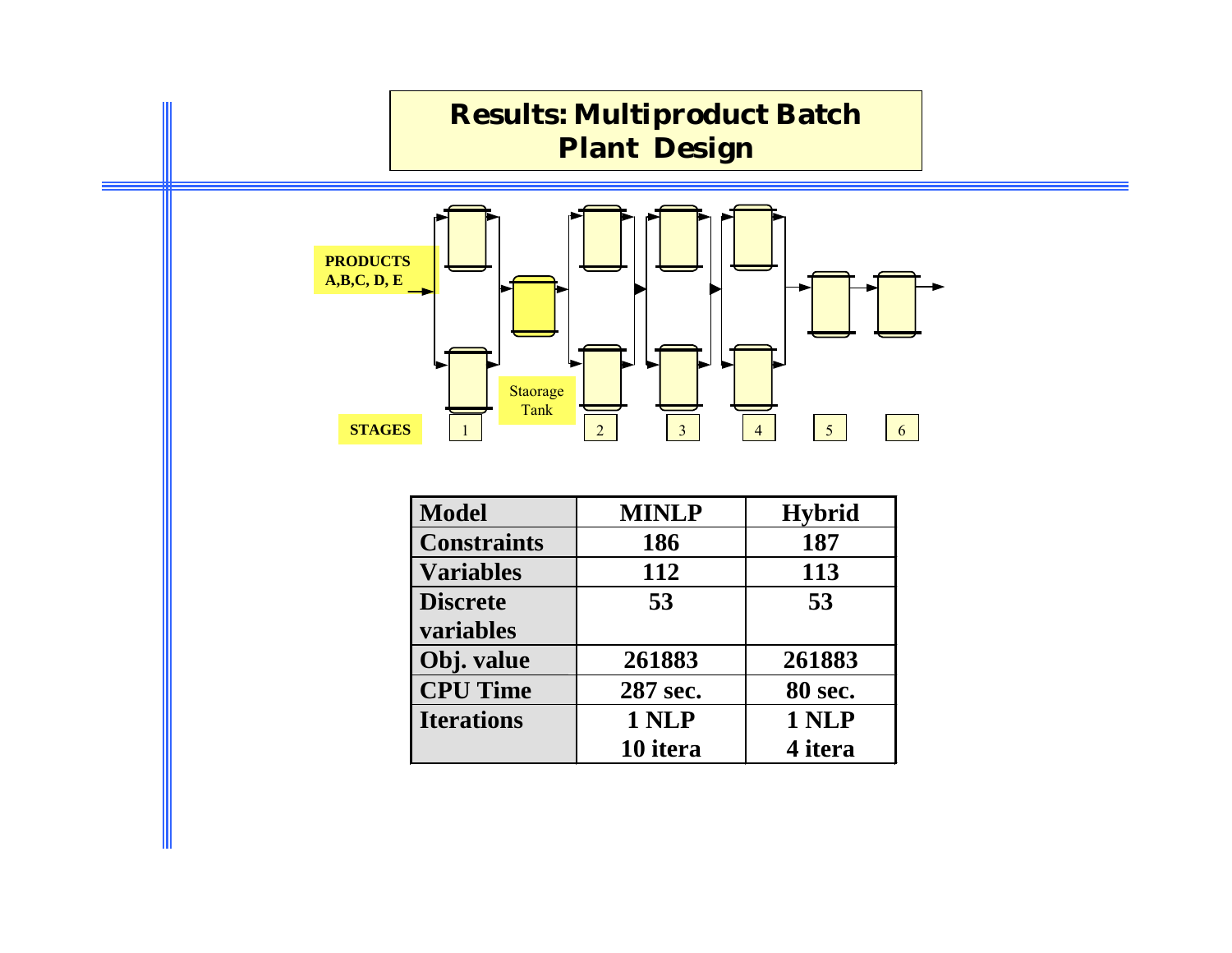### **Results : HDA process synthesis**

![](_page_26_Figure_1.jpeg)